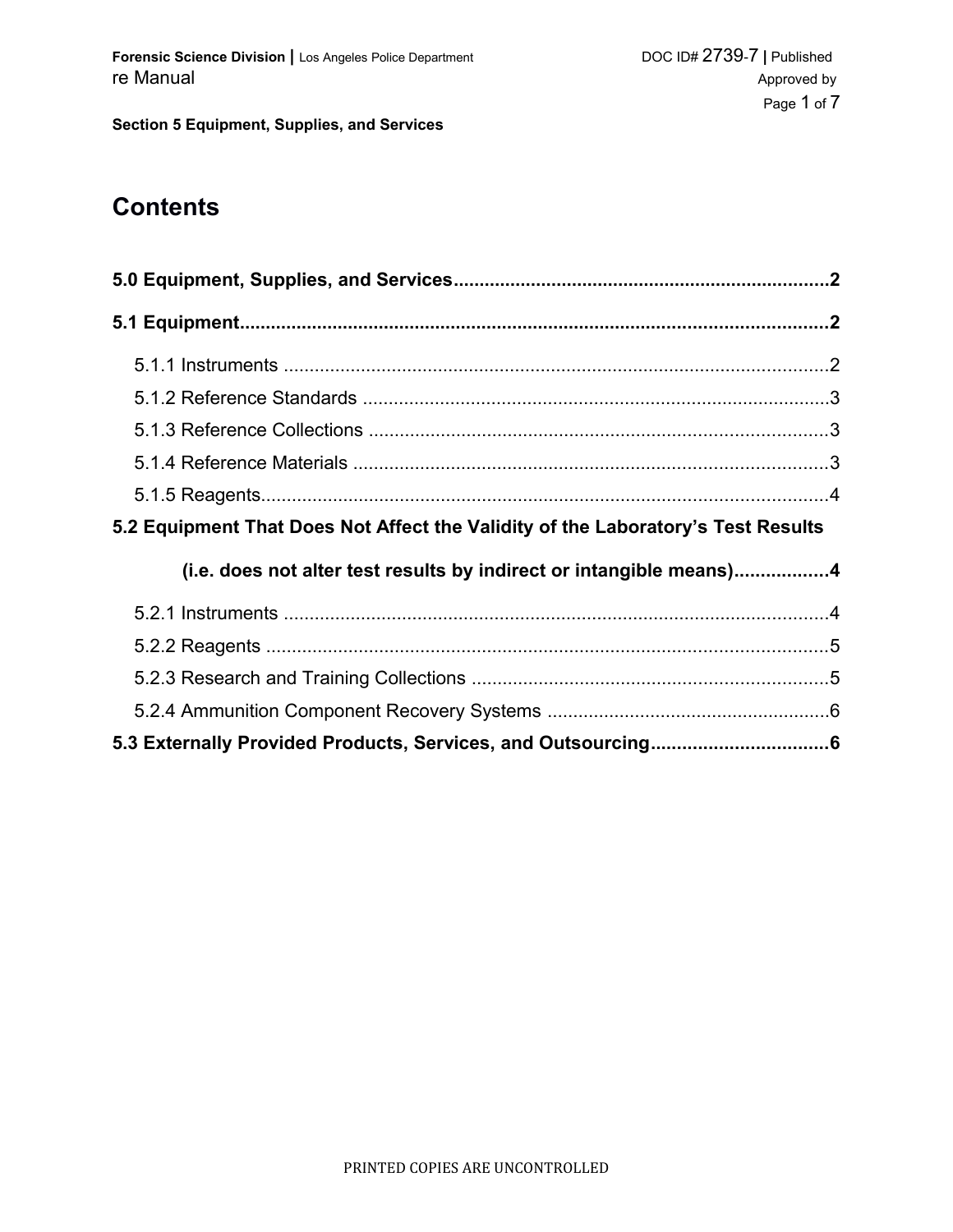## **5.0Equipment, Supplies, and Services**

## **5.1Equipment**

All equipment in the unit is maintained in proper working order, and can achieve the accuracy required for the test methods. General requirements for equipment are contained in the *Quality Manual*. If instruments are new, suspected of being defective, have been repaired, shut down, or have been out of the laboratory's control, consult the *Quality Manual* for required action.

If an instrument or other equipment is not functioning or is performing outside of the required specifications, an "Out of Service" sign shall be placed on the instrument or equipment. The device will not be used until proper function is verified.

For non-NIBIN equipment, refer to the FAU Equipment Verification folder in the FAU P drive for calibration schedules, maintenance schedules, general use instructions, and instructions for handling, transport, and storage. Records of service, cleaning and calibration performed by outside vendors on non-NIBIN equipment and reference standards are maintained in the Equipment Verification Control Record and the Superior Scientific Record, which are stored in a supervisor's office.

| Type:                                | <b>Acquisition Unit</b>                        |
|--------------------------------------|------------------------------------------------|
| <b>Instrument Make/Model:</b>        | IBISTRAX HD3D Brasstrax Model FGOOD - 15800-XX |
| Unique ID/Name                       | <b>BRTXR0000708</b>                            |
| Location                             | Room 332/332B                                  |
| <b>Verification Work Instruction</b> | WI FAU-006                                     |
| <b>Verification Location</b>         | NIBIN System Performance Check BRX1 Log Book   |
|                                      |                                                |
|                                      |                                                |
| Type:                                | <b>Acquisition Unit</b>                        |
| <b>Instrument Make/Model:</b>        | IBISTRAX HD3D Brasstrax Model FGOOD - 15800-XX |
| Unique ID/Name                       | BRTXR0000757                                   |

**Verification Location** NIBIN System Performance Check BRX2 Log Book

**Location** Room 332/332B

**Verification Work Instruction** WI FAU-006

#### **5.1.1 Instruments NIBIN/IBIS Equipment**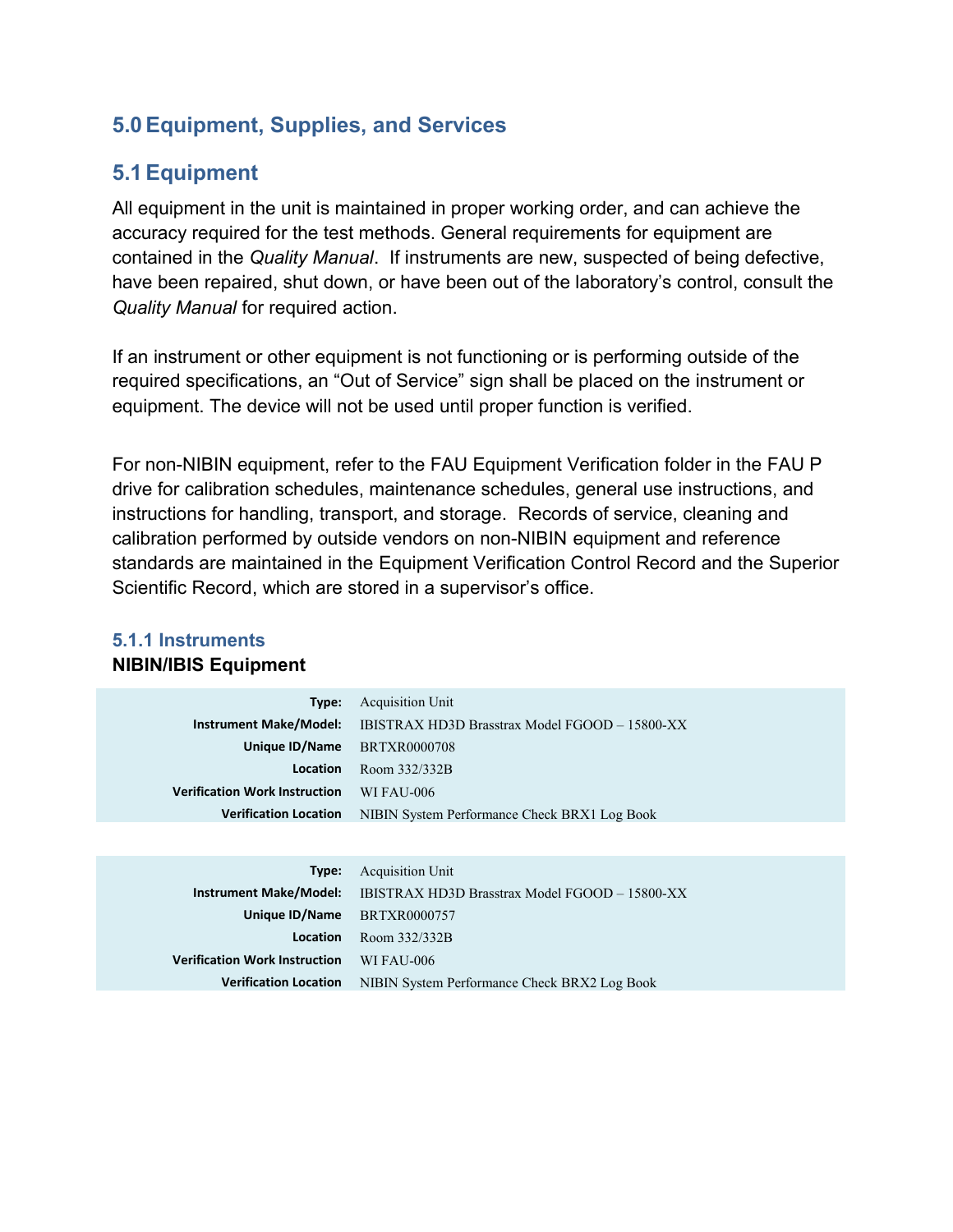#### **Section 5 Equipment, Supplies, and Services**

| Type:                                | Acquisition Unit                                                             |
|--------------------------------------|------------------------------------------------------------------------------|
|                                      | <b>Instrument Make/Model:</b> IBISTRAX HD3D Brasstrax Model FGOOD - 15800-XX |
| Unique ID/Name BRTX00000896          |                                                                              |
| <b>Location</b>                      | Room 332/332B                                                                |
| <b>Verification Work Instruction</b> | WI FAU-006                                                                   |
|                                      | <b>Verification Location</b> NIBIN System Performance Check BRX3 Log Book    |
|                                      |                                                                              |

|                                                 | <b>Type:</b> Acquisition Unit                                                      |
|-------------------------------------------------|------------------------------------------------------------------------------------|
|                                                 | <b>Instrument Make/Model:</b> IBISTRAX HD3D Brasstrax Model FGOOD - 15800-XX       |
| Unique ID/Name BRTX00000888                     |                                                                                    |
|                                                 | <b>Location</b> $77th$ Community Police Station Room 121                           |
| <b>Verification Work Instruction</b> WI FAU-006 |                                                                                    |
|                                                 | <b>Verification Location</b> NIBIN System Performance Check Site 384 BRX1 Log Book |

|                                      | <b>Type:</b> Acquisition Unit                                       |
|--------------------------------------|---------------------------------------------------------------------|
|                                      | Instrument Make/Model: IBISTRAX HD3D Bulletrax Model FGOOD-17800-XX |
| Unique $ID/N$ ame $BULTX2101$        |                                                                     |
| Location                             | Room 332/332B                                                       |
| <b>Verification Work Instruction</b> | WI FAU-006                                                          |
| <b>Verification Location</b>         | NIBIN System Performance Check BUX1 Log Book                        |

NIBIN/IBIS Equipment (BRASSTRAX-3D & MATCHPOINT-Plus (+)) workstations are serviced by outside contractors either in-person or remotely. Contact Ultra Electronics Forensic Technology for most current software version, firmware version, specifications, maintenance schedule, maintenance log, calibration interval and calibration criteria.

Equipment information about non-NIBIN/IBIS instruments is contained in the FAU Equipment Verification folder stored on the FAU P drive.

#### **5.1.2 Reference Standards**

Equipment information about reference standards is contained in the Equipment Verification folder stored on the FAU P drive.

#### **5.1.3 Reference Collections**

Reference collections are not used in the FAU.

#### **5.1.4 Reference Materials**

Reference materials are not used in the FAU.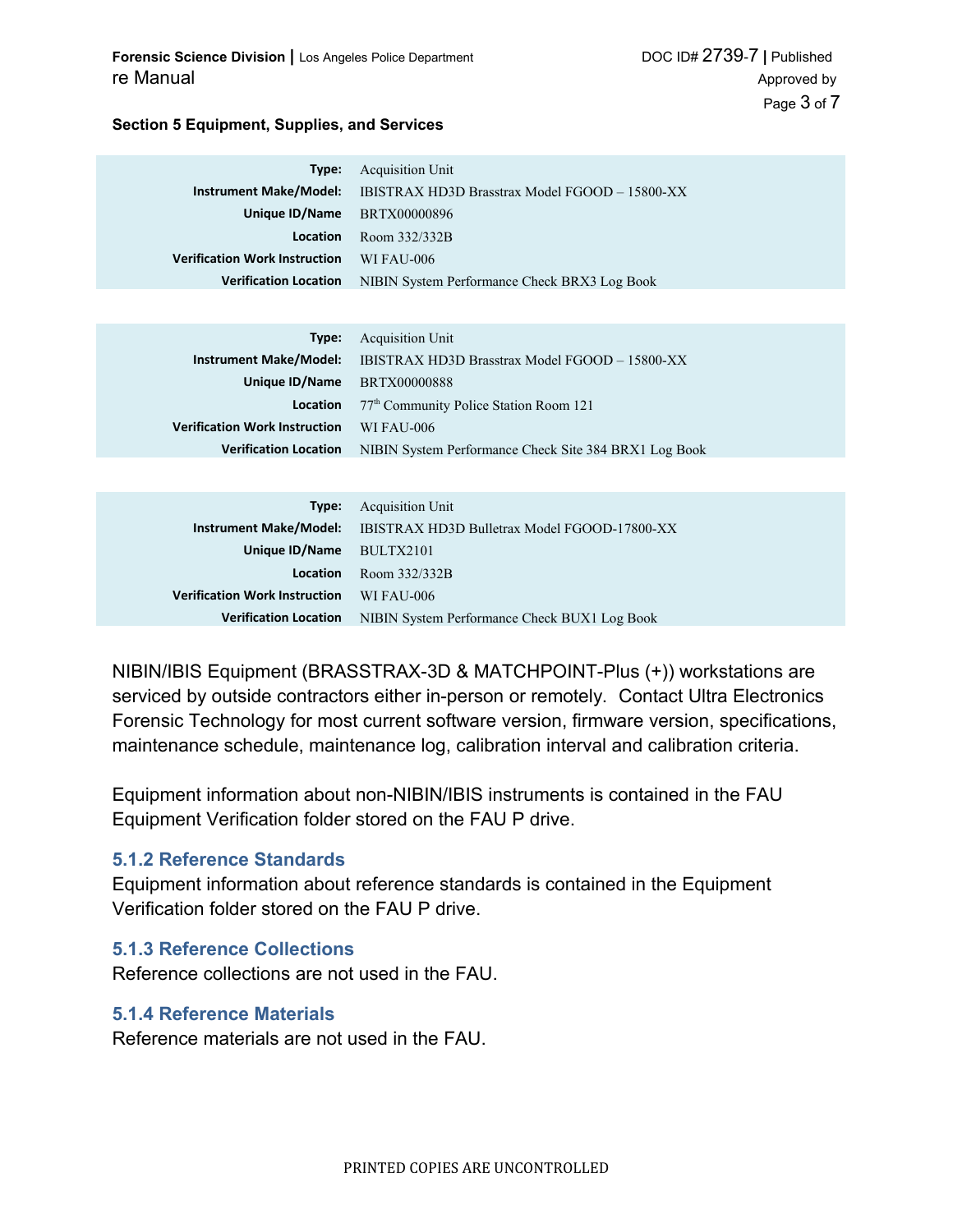### **5.1.5 Reagents**

Equipment information about reagents is contained in the FAU Chemical and Reagent Log, stored on the FAU P drive.

Each chemical reagent must be checked with a positive control before initial use on casework. The positive control check is documented on the bottle and in the FAU Chemical and Reagent Log.

When a reagent/chemical is being transferred from a source container, the new storage container must be labeled with the source identifier (i.e. FAU#), initials and serial number of the person performing the transfer, date transferred, expiration date, and hazard label.

## **5.2Equipment That Does Not Affect the Validity of the Laboratory's Test Results (i.e. does not alter test results by indirect or intangible means)**

### **5.2.1 Instruments**

FAU utilizes instruments that do not affect the validity of the Laboratory's test results. Such instruments include:

- Balances
- Trigger Pull Weights
- Tape Measures
- Calipers
- Micrometers
- Steel Rules
- Stage Scales
- Measuring Projector
- Comparison Microscope
- Stereomicroscope
- IBISTRAX HD3D Matchpoint

Information about these instruments is contained in the FAU Verified Equipment Master list stored on the FAU P drive. Records of service, cleaning and calibration performed by outside vendors on non-NIBIN instruments are maintained in the Equipment Verification Control Record and the Superior Scientific Record, stored in the supervisor's office.

For additional information regarding verification of the measuring instruments see WI FAU-005 Instrument Verification.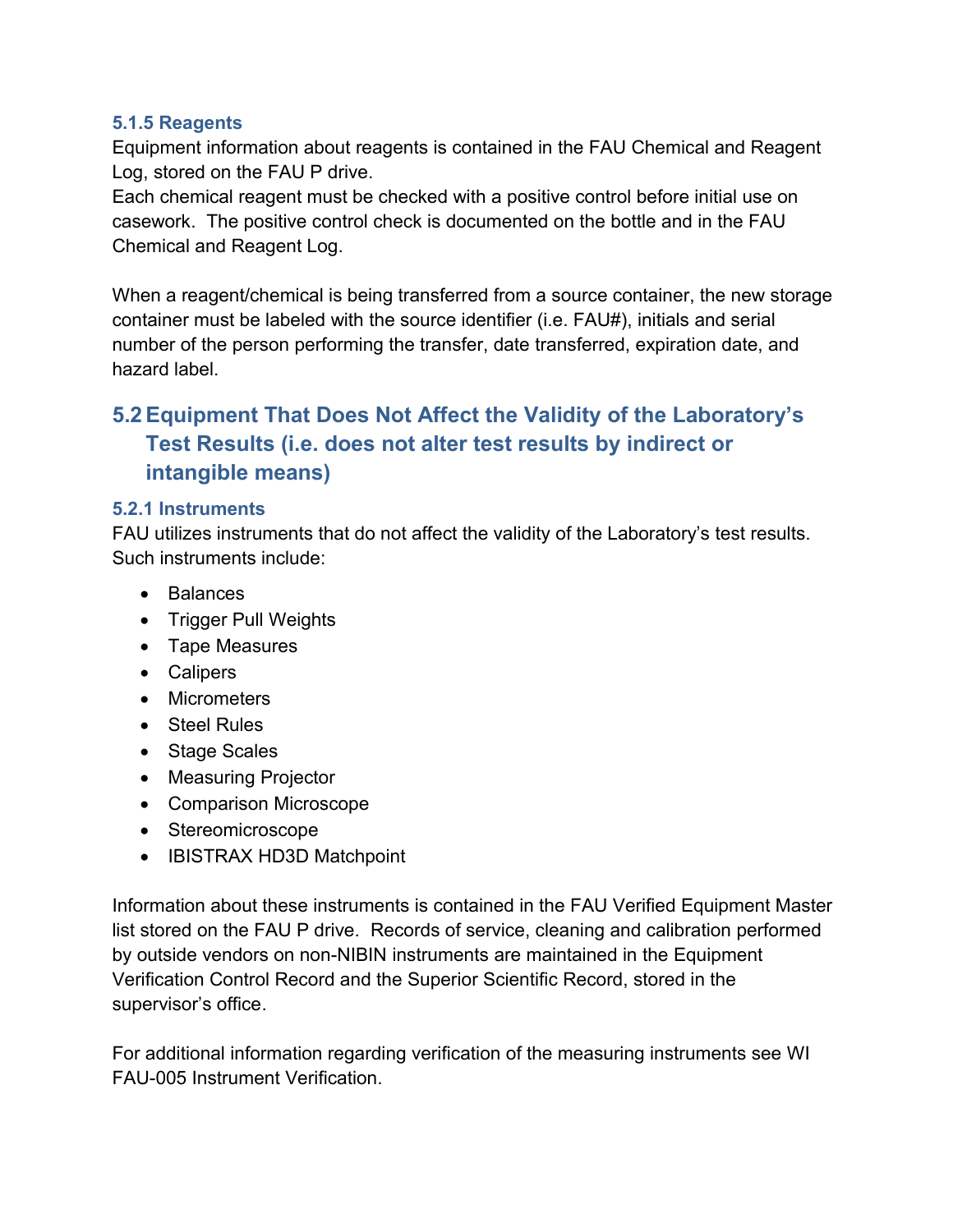#### **Section 5 Equipment, Supplies, and Services**

#### **5.2.2 Reagents**

FAU utilizes reagents that do not affect the validity of the Laboratory's test results. Information about these reagents is contained in the FAU Chemical and Reagent Log, stored on the FAU P drive.

## **5.2.3 Research and Training Collections**

### FAU Firearms Collection

The FAU Firearms Collection is a compilation of firearms used primarily for training; however, they may also be accessed by experienced examiners for research purposes. The FAU Firearms Collection is located in room 329, which is secured by card access door lock. Each firearm in the FAU Firearms Collection is assigned a unique barcode number and described in a database maintained in the Gun Collection folder in the FAU P drive. Firearms borrowed from the FAU Firearms Collection for use by FAU personnel are documented on the FAU Firearms Collection Sign In/Out Record, which is stored in room 329. Firearms borrowed from the FAU Firearms Collection by non-FAU staff members are recorded in the Firearms Sign In/Out Record for non-FAU Personnel, which is stored in a supervisor's office.

#### **FAU Library Collection**

The FAU Library Collection is a compilation of various publications: firearms trade publications, firearm examiner and criminalist trade publications, firearm user manuals, firearm manufacturer catalogs, and ammunition collection publications. The FAU Library Collection is located in room 329, which is secured by card access door lock. Each publication is cataloged and described in a database maintained in the Library folder in the FAU P drive. Publications borrowed from the FAU Library Collection are documented on the FAU Library Collection Sign In/Out Record, which is stored in room 329.

### FAU Ammunition Collection

The FAU Ammunition Collection is a compilation of various brands of manufactured ammunition used primarily for training; however, they may also be accessed by experienced examiners for research purposes. The FAU Ammunition Collection is located in room 329, which is secured by card access door lock. Each cartridge in the FAU Ammunition Collection is given a identification number and described in a database maintained in the FAU Ammunition Collection folder in the FAU P drive.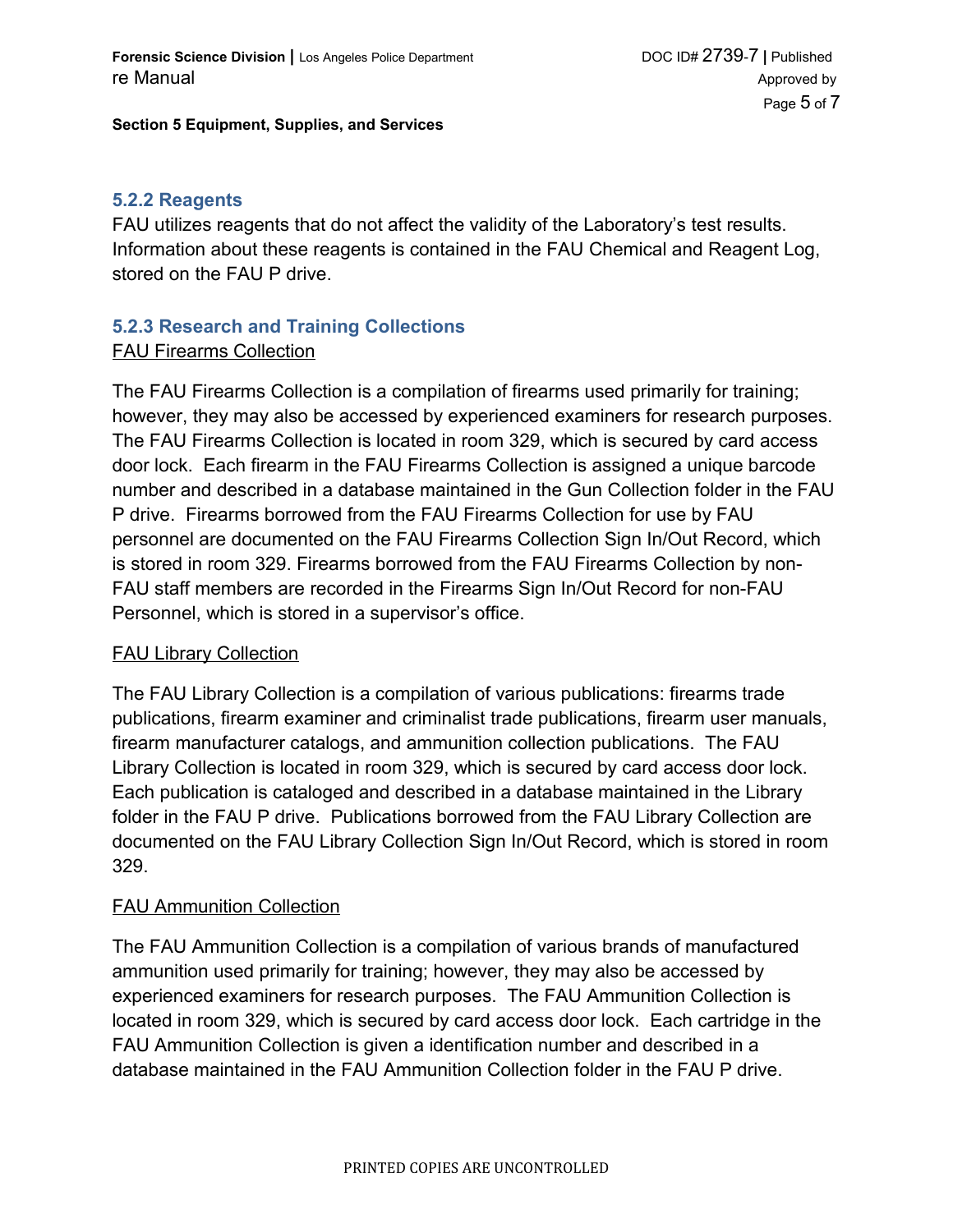Ammunition borrowed from the FAU Ammunition Collection are documented on the FAU Ammunition Collection Sign In/Out Record, which is stored in room 329.

### **5.2.4 Ammunition Component Recovery Systems**

#### Bullet Traps

The firing range (room 335A) has several bullet trapping mechanisms. The backstop of the range has a built-in Range Systems Inc. bullet trapping system comprised of a wall of Encapsulator™ blocks. These blocks are replaced as needed and are the responsibility of the Los Angeles Sheriff's Department Facilities Services Bureau.

A portable Encapsulator ™ block trap is used for routine test firing by the FAU staff. These blocks are replaced as needed using proper safety precautions for hazardous material. These blocks are packaged for disposal and picked up by a hazardous materials disposal vendor.

A portable Ballistic Box trap is used for long gun test firing by the FAU staff. The cotton sheets used as stopping media are replaced as needed using proper safety precautions for hazardous material. These blocks are packaged for disposal and picked up by a hazardous materials disposal vendor.

### Water Recovery Tanks

Water recovery tanks are located in rooms 337 and 339. Water tank maintenance is performed as per the recommendations made by the manufacturer (Cyber National). The water will be checked at least once per calendar month using water test strips that test for: hardness, pH, and alkalinity. Each result and corrective action will be recorded in the Water Test Log stored with the appropriate recovery tank. The acceptable ranges and corrective measures are listed on the Bullet Recovery System Water Treatment Plan located in the Operating Guides in rooms 337 and 339. After any adjustments are made, the water pump must circulate the water for at least two hours before retesting.

## **5.3 Externally Provided Products, Services, and Outsourcing**

The unit ensures that externally provided products and services that affect the unit laboratory activities are suitable. When an external laboratory is used for work that is normally performed by the unit, the unit shall advise the customer of the arrangement in writing. Detailed work instructions regarding external products and services are found in WI QA-014 Externally Provided Products and Services.